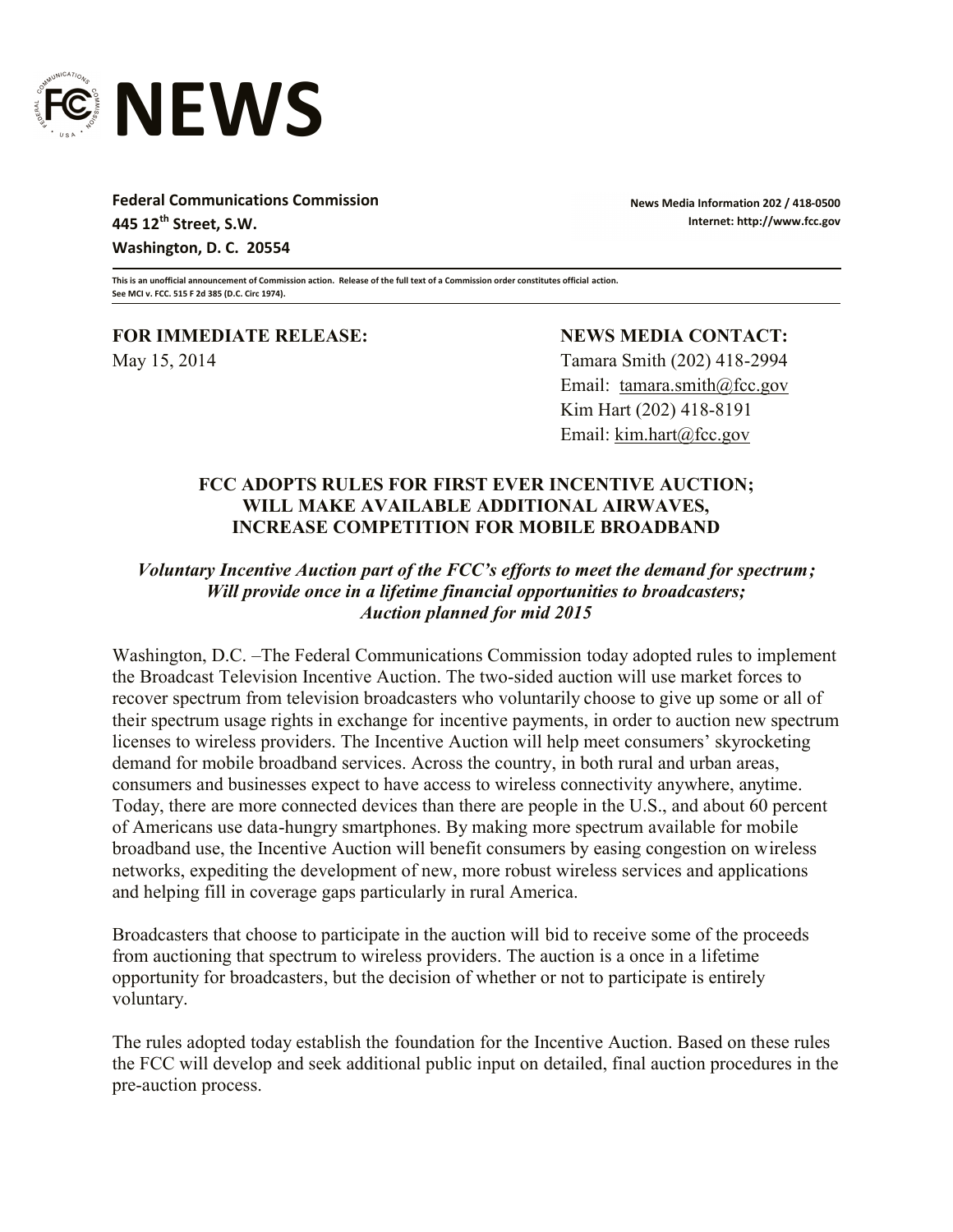There are four parts to the rules implementing the Incentive Auction:

- 1) The reorganized 600 MHz Band, including repacking and unlicensed operations;
- 2) The Incentive Auction process and design;
- 3) The post-auction transition for all incumbents in the 600 MHz band; and
- 4) Post-transition regulatory issues, including channel sharing.

## Specifically, the Report and Order addresses the following:

**600 MHz Band Plan:** The Report and Order adopts a 600 MHz band plan that maximizes the value of spectrum to potential bidders and provides both larger and smaller bidders a fair opportunity to acquire spectrum. Specifically the band plan consists of specific paired uplink and downlink bands (which enables two-way communications), comprised of five megahertz "building blocks." Additionally, the band plan accommodates limited variation in the amount of spectrum recovered from broadcasters in different geographic areas in order to prevent the "least common denominator market" from limiting the quantity of spectrum we can offer generally across the nation.

The band plan incorporates technically reasonable guard bands, including a uniform duplex gap (a special guard band used to separate uplink and downlink spectrum), to prevent harmful interference between licensed services. Consistent with the Spectrum Act, and recognizing that unlicensed spectrum is a catalyst for innovation that provides economic value to businesses and consumers alike, the Commission authorizes the use of these guard bands for unlicensed use nationwide. The Report and Order also designates one naturally occurring white space channel in the remaining TV band in each area for use by unlicensed devices as well as wireless microphones. Any other unused television channels in an area following the Incentive Auction will also be available for unlicensed devices as well as wireless microphone use. Unlicensed devices also will be able to operate on channel 37 at locations where it is not in use by channel 37 incumbents, subject to the development of technical rules to prevent harmful interference to the incumbents.

The band plan does not relocate Wireless Medical Telemetry Service or the Radio Astronomy Service from channel 37. Other incumbent services in the television band, including low power television, and translators may be displaced. Recognizing the value these services provide, the Report and Order allows their continued operation until new license holders become operational.

To facilitate wireless microphone use of available spectrum in the reorganized UHF band, the Report and Order adopts measures in addition to those noted above. It will allow wireless microphone devices licensed to broadcast and cable programming entities to operate in a portion of the duplex gap on a licensed basis. In addition, the Report and Order will permit other wireless microphones to operate in the guard bands on an unlicensed basis. The Commission will initiate a proceeding to adopt technical standards to govern these uses as well as a separate proceeding to address the needs of wireless microphone users over the longer term.

**Incentive Auction Design:** The Incentive Auction will consist of a reverse auction in which broadcasters may voluntarily choose to relinquish some or all of their spectrum usage rights, and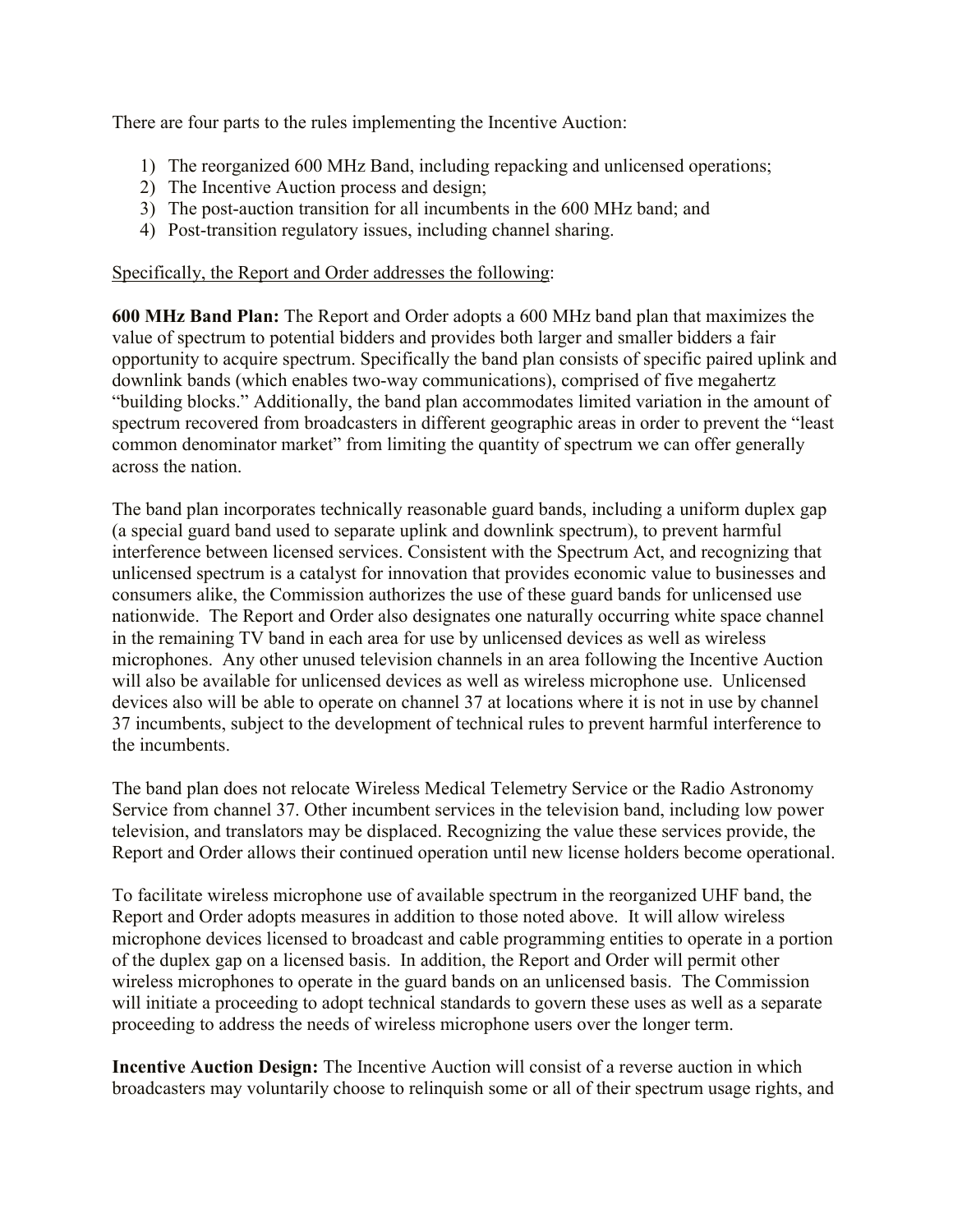a forward auction in which the relinquished spectrum is made available to wireless providers. The rules integrate the reverse and forward auctions in a series of stages; each stage will consist of a reverse auction and a forward auction bidding process aimed at a specific clearing target. The Report and Order adopts an auction design that is intended to make it simple to for broadcasters and wireless providers to participate. Broadcasters who choose to participate in the auction will have several options for relinquishing their spectrum usage rights – going off the air, moving from a UHF to a VHF channel, or sharing a channel with another broadcaster. The reverse auction will use a descending clock format in which the prices offered to broadcasters for their spectrum usage rights will drop with each successive round of bidding. The forward auction will use a multiple round ascending clock format in which the prices will generally rise from round to round as long as the demand for licenses exceeds the amount available. The auction will close when the auction meets the "final stage rule"; namely, when the auction proceeds meet a specific reserve that will be determined by the Commission. If the final stage rule is not satisfied, the clearing target will be reduced and another stage of the auction will begin.

The Commission adopts a repacking methodology to be used in assigning channels to broadcasters who remain on the air after the Incentive Auction. As required by Congress, the methodology makes all reasonable efforts to preserve the coverage area and population served by broadcasters of February 22, 2012, the date the Spectrum Act was enacted, and uses the methodology described in OET Bulletin 69 to determine the coverage area and population served by each station using the updated TVStudy computer software and current data.

**Post-Auction Transition:** The Commission is committed to making the transition as smooth as possible for broadcasters. The rules will require repurposed spectrum to be cleared no later than 39 months after the repacking process becomes effective. Broadcasters that successfully bid to give up their licenses or to share channels must cease operations on their pre-auction channels three months from the receipt of their auction proceeds. Broadcasters remaining on the air after the auction will have up to 39 months to transition to their new channels. Because repacking will not affect every broadcaster the same way, each station will be assigned a transition deadline within that period tailored to its individual circumstances.

**Post-Auction Regulatory Issues:** The rules will grandfather existing broadcast stations that would otherwise no longer comply with media ownership rules as a result of the auction. The rules will also require that channel sharing agreements include certain provisions regarding licensee rights and responsibilities.

The Commission adopts technical and service rules for new 600 MHz Band licenses that are similar to those governing the adjacent 700 MHz Band. Specifically, mobile devices must be interoperable across the entire 600 MHz band. And new licensees will be required to build out to 40 percent of the population in their service areas within six years and to 75 percent of the population by the end of their initial license terms of 12 years.

To learn more about the Incentive Auction rules adopted today, visit: http://hraunfoss.fcc.gov/edocs\_public/attachmatch/DOC-327099A1.pdf and www.FCC.gov/learn